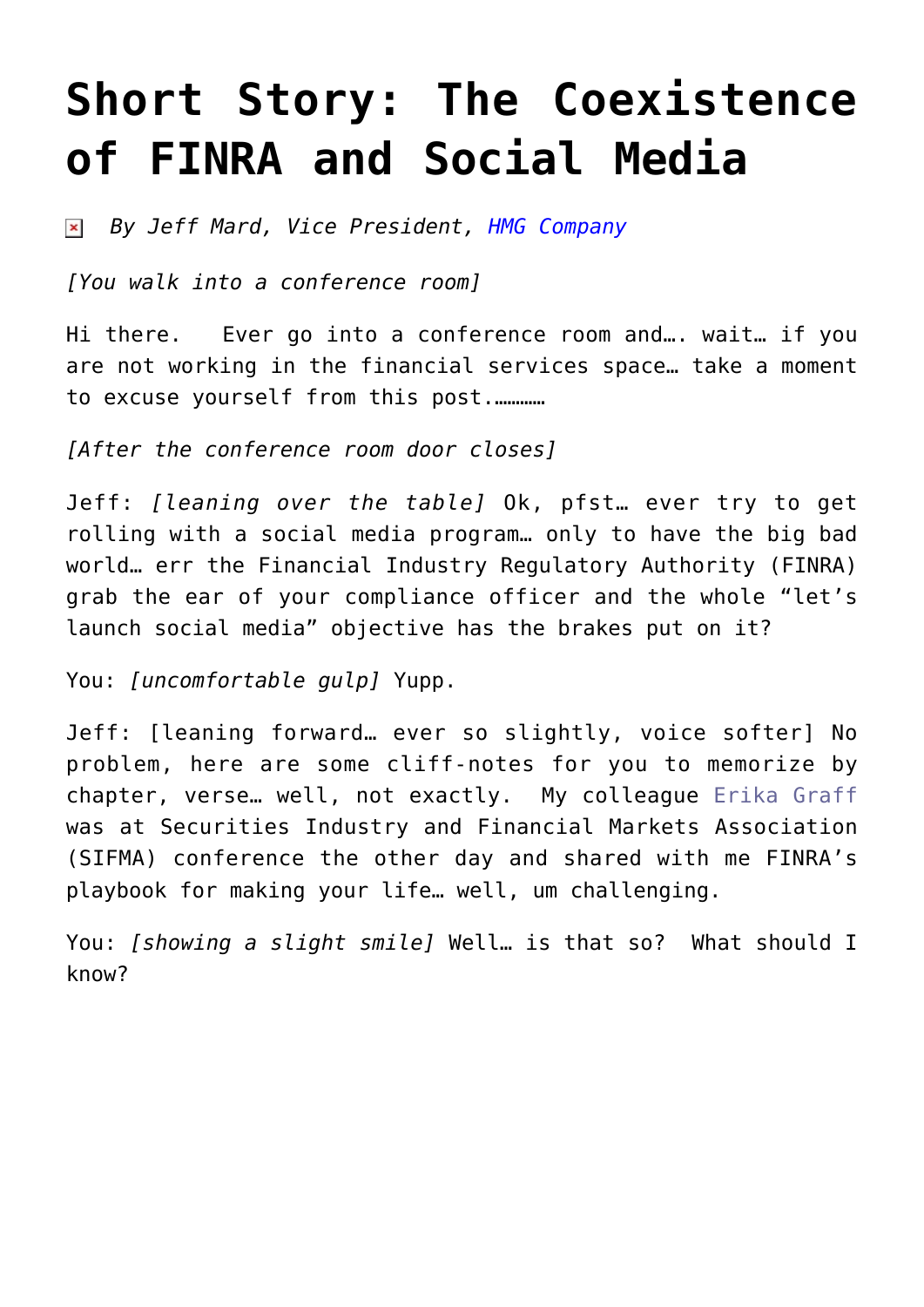

*d back to regular conversation style]* Consider these little ditties:

- 1. It is critical that you archive content shared (regardless if it is original or third-party content). I'm not a lawyer (but I play one in this script, LOL)… go w/three-year minimum.
	- 1. Supported by FINRA rules are 17a-3 and 17a-4 of the Security Exchange Act of 1934
- 2. Firms are required to have what is calledWSPs (err, written supervisory procedures) andSCPs (supervisory control policies).
	- 1. Make sure you consider areas where revenue potential is significant and at the same time problem areas where in the past… you had issues with performance. Oh, and if regulators had gone after this subject matter… be extra careful and watch where you step!
- 3. Start slowly, THEN set the masses lose. But keep governance over all content and social efforts so you have a proper protocol in place should there be an issue requiring legal changes.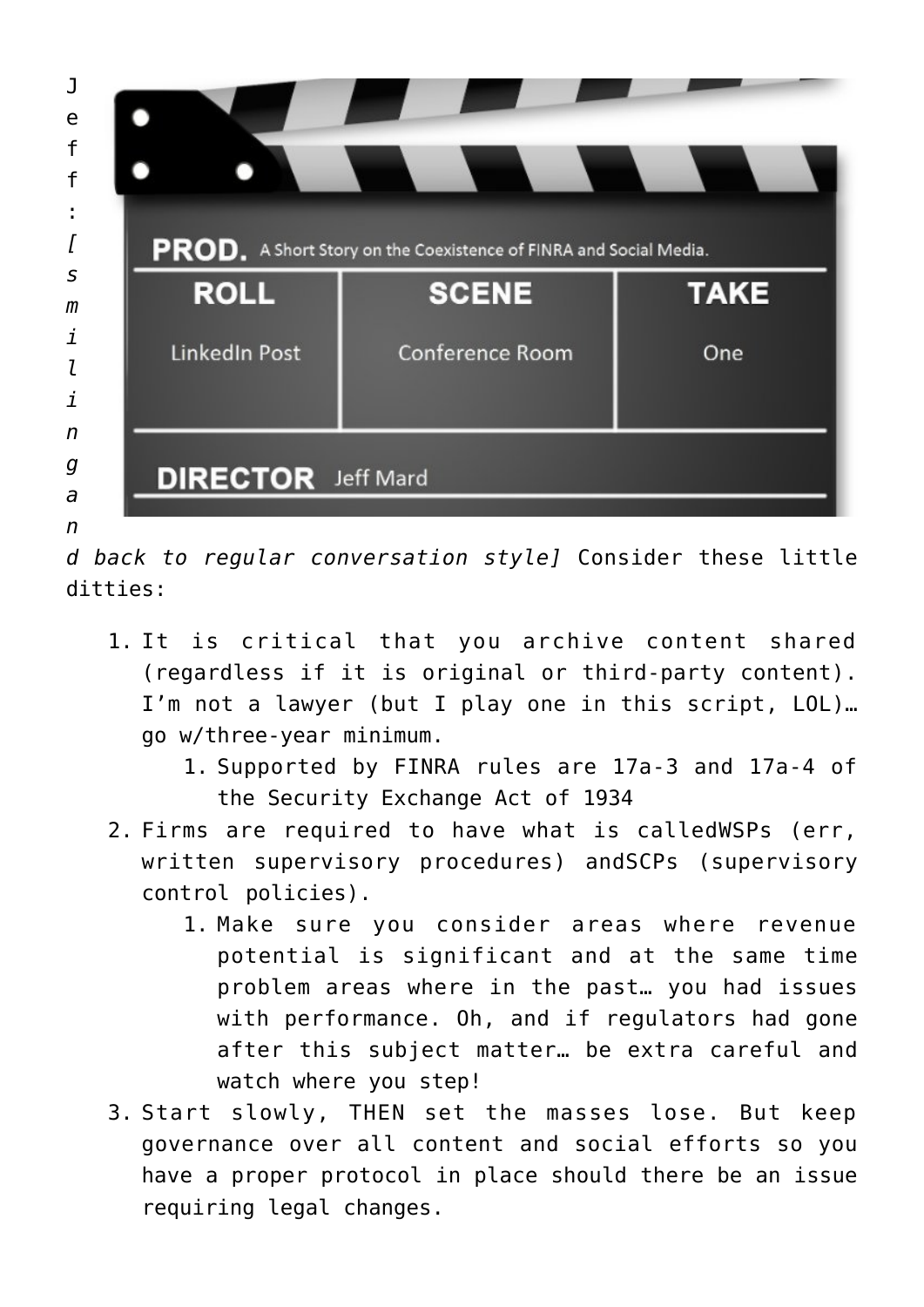- 1. The policies for supervision need to be in writing and documented. That means record the reviewer, date, firm's action and any other pertinent details.
- 4. Be careful with content shared that is 'interactive' meaning it could change (opposite of static content that does not change). Twitter is a good example to watch out for as hashtags can be taken over (remember when McDonald's got bamboozled a few years ago? [Mashable](https://www.youtube.com/watch?time_continue=1&v=JjnNoLduipU) [Video\)](https://www.youtube.com/watch?time_continue=1&v=JjnNoLduipU).
	- 1. For example, imagine you share a post and then the comments/information related to it is inappropriate and/or illegal… well you just got linked to the 'bad stuff.'
	- 2. Static content requires review and approval by a principal of the firm, "interactive" on the other hand, MIGHT not. Yep, might not. It's not that cut and dry.
- 5. Not sure if you fall underFINRA guidelines in a public setting? There are three areas… retail communications, correspondence and institutional communications. For the sake of this discussion, here are some areas you can wiggle aroundFINRA on:
	- 1. Research reports on debt and equity securities that are approved by Series 16 analyst.
	- 2. FINRA approved messaging that was previously filed by shared person.
	- 3. Content shared during an online interactive forum.
	- 4. Any messaging that does not promote product and services of the firm.
- 6. Make sure your broker-dealers are aware of the need to retain, retrieve and supervise business communications.
	- 1. Make sure whomever is overseeing the BYOD (Bring Your Own Device) program is aware of the FINRA risks.
- 7. Not sure what is in compliance and what isn't, readFINRA Rule 2210(d)(1) before you go to bed for one month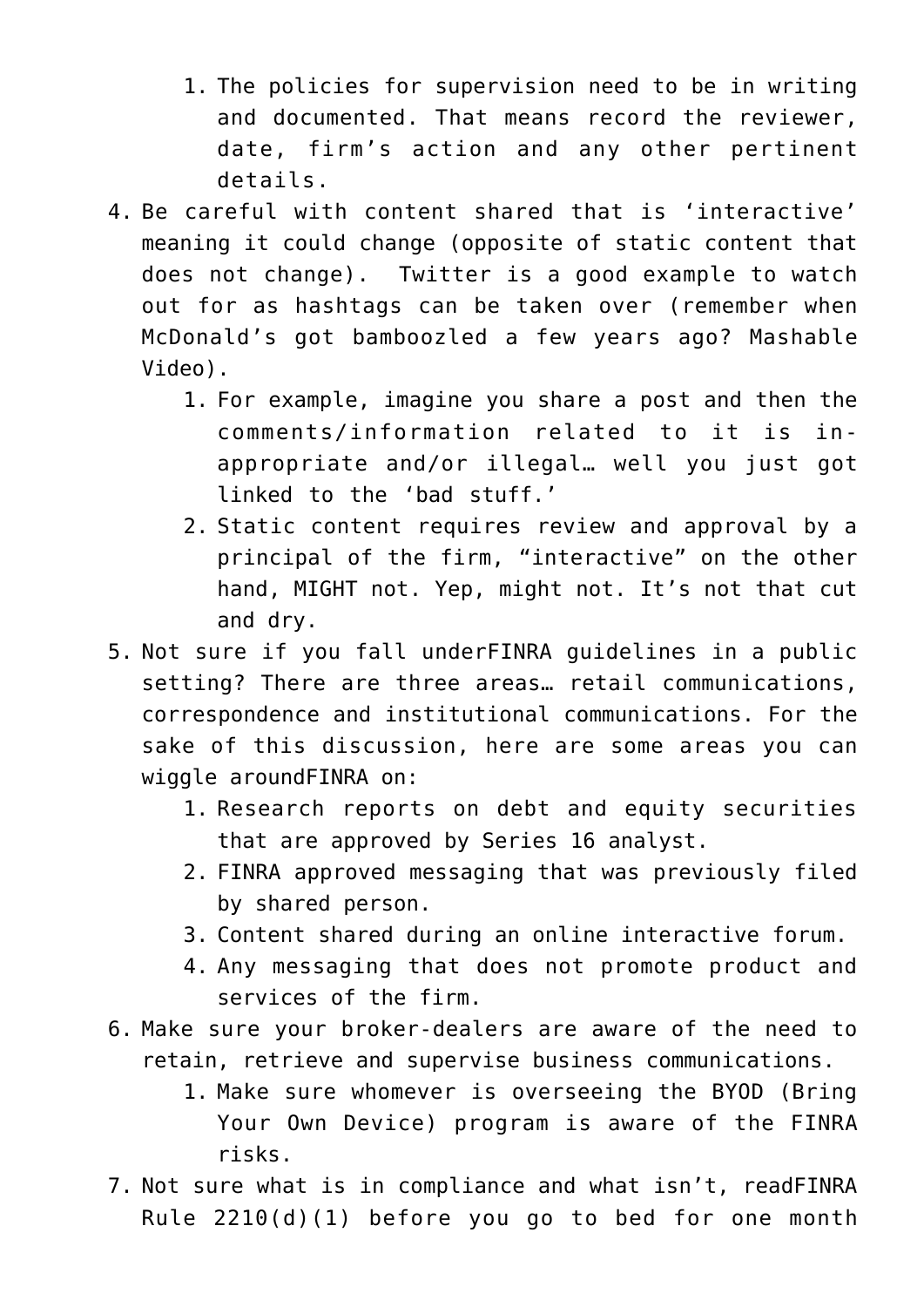straight… and make sure you strategy promotes the following:

- 1. All content shared is done in a 'professional' (no jokes) and backed up by facts.
- 2. Nothing could be construed as ambiguous and/or omitting any facts that could dispute the messaging shared.
- 3. We all like to exaggerate to prove a point… this is not the time or place to do so.
- 4. Keep the content relevant and appropriate to the audience / social media channel.

Don't be a statistic. Being non-compliant is no joke. Want proof that you could go directly to jail and not collect \$200? Ask Ferrari… they had to pay \$10,000 when they did not enforce WSPs earlier this year on May 26th. Click [here](https://www.finra.org/sites/default/files/publication_file/July_2015_Disciplinary_Actions.pdf.) to see some fines that were levied in just the month of July.

Hey, you in the back… Aren't you a brand manager @ the wine and spirits company? No worries, many of these little ditties apply to your space as well.

But, don't let this turn you away from social media. Sometimes you might think it is better to assume no risk and just throw in the towel. Who needs social media anyway? YOU do. Your brand does. We all do. If you're not in the space someone else WILL be and they will get the business. So, just do it right. Understand what it takes to be in compliance and mitigate the risk while ensuring your brand and advisors are invited to the table.

*[And cue the next group gently tapping an iPhone on the conference room glass… Audio goes like this: "I reserved the conference room… don't you need to start working with Jeff and his team on a social media strategy?"]*

Sources:

[FINRA Regulatory Notice 15-16 – Communications with the](https://www.finra.org/industry/notices/15-16)